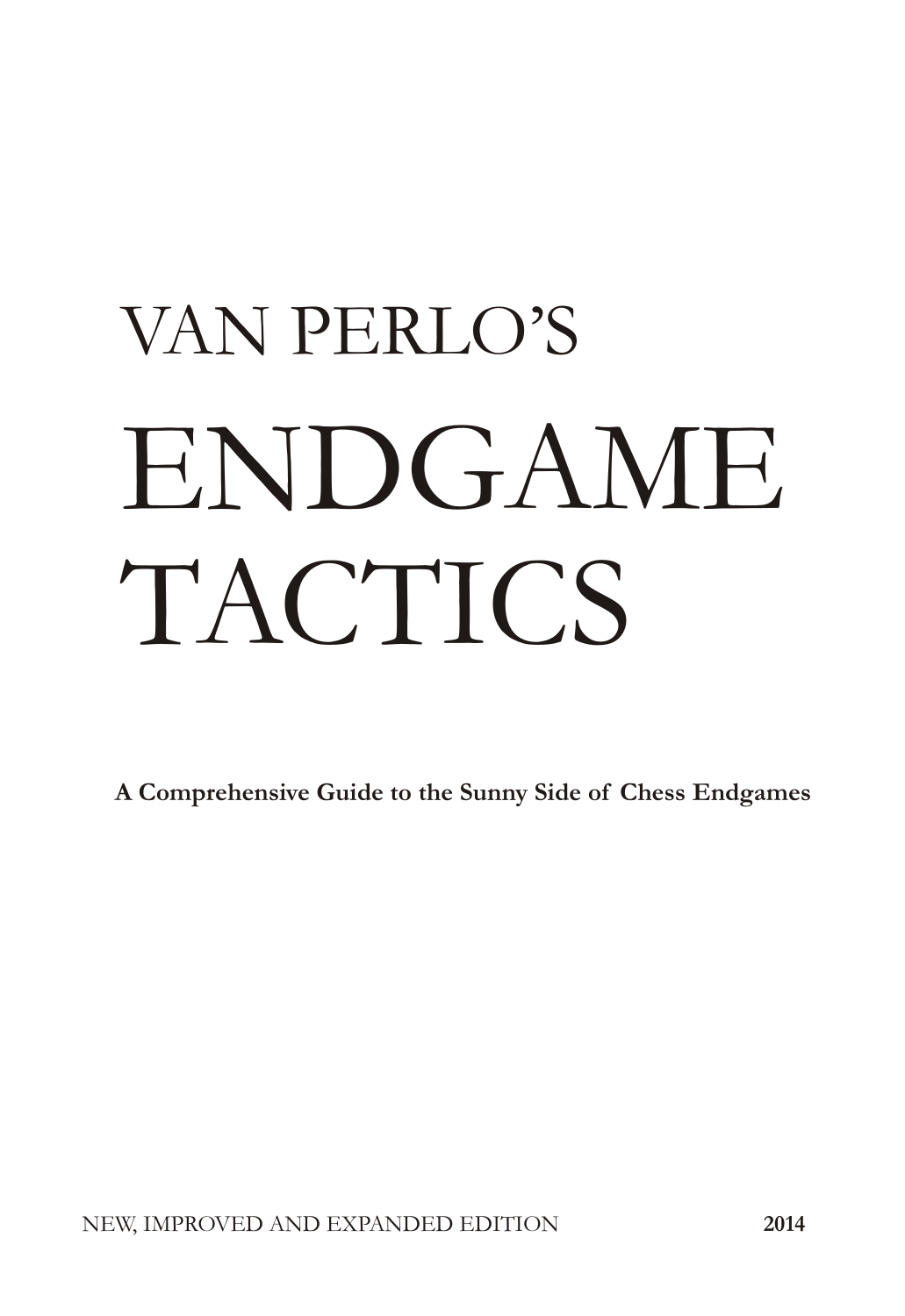### **Foreword by the author**

'Endgame Tactics' is the result of approximately 30 years of collecting, analysing and categorizing. It has grown into a collection of endgames that have a particular charm for me on account of their special character. I have cast them into a framework and little by little, a course of instruction developed, treating many varieties of tactical possibilities that occur in end game practice. I have drawn on every source I could find. Original analyses I have often rewritten or placed in a different context.

I have used the original manuscript for a series on the end game in the Dutch correspondence chess magazine *Schaakschakeringen*. Relevant reactions by readers I have later incorporated in this book.

Many players consider the study of the end game a necessary evil. Resignedly, they plough their way through one or more standard works, restricting themselves to basic positions or, on the contrary, a few exceptionally ingenious studies. Most of them do not find it very exciting.

Actually this is a pity, for in the endgame, too, there is a lot to be enjoyed and a thorough study of a great number of practical fragments has taught me that even this phase of the chess struggle can produce many different types of drama. Clever tactical tricks, gruesome blunders and other tragicomic scenes, it's all possible. When after many hours of toil the end of the game is nigh, it is a difficult task for many to keep a clear head, to control their nerves and to make optimal use of the opportunities that present themselves.

Especially a well-developed feeling for the multitude of tactical possibilities contained in the endgame often signifies the difference between a full point and an annoying zero!

Of course, an investigation like this can always be continued, supplied and extended with new and previously undiscovered older material. I don't know if I will be able to do this, or if others will take over. But it is clear to me that it is important that the entire field of tactical possibilities is charted and will be in the future.

I owe many thanks to the New In Chess staff, who have cooperated with me, screened my work scrupulously and moulded it into a form which suited my purposes perfectly.

I sincerely hope that the reader will derive as much pleasure from studying the presented material as I have derived from writing it.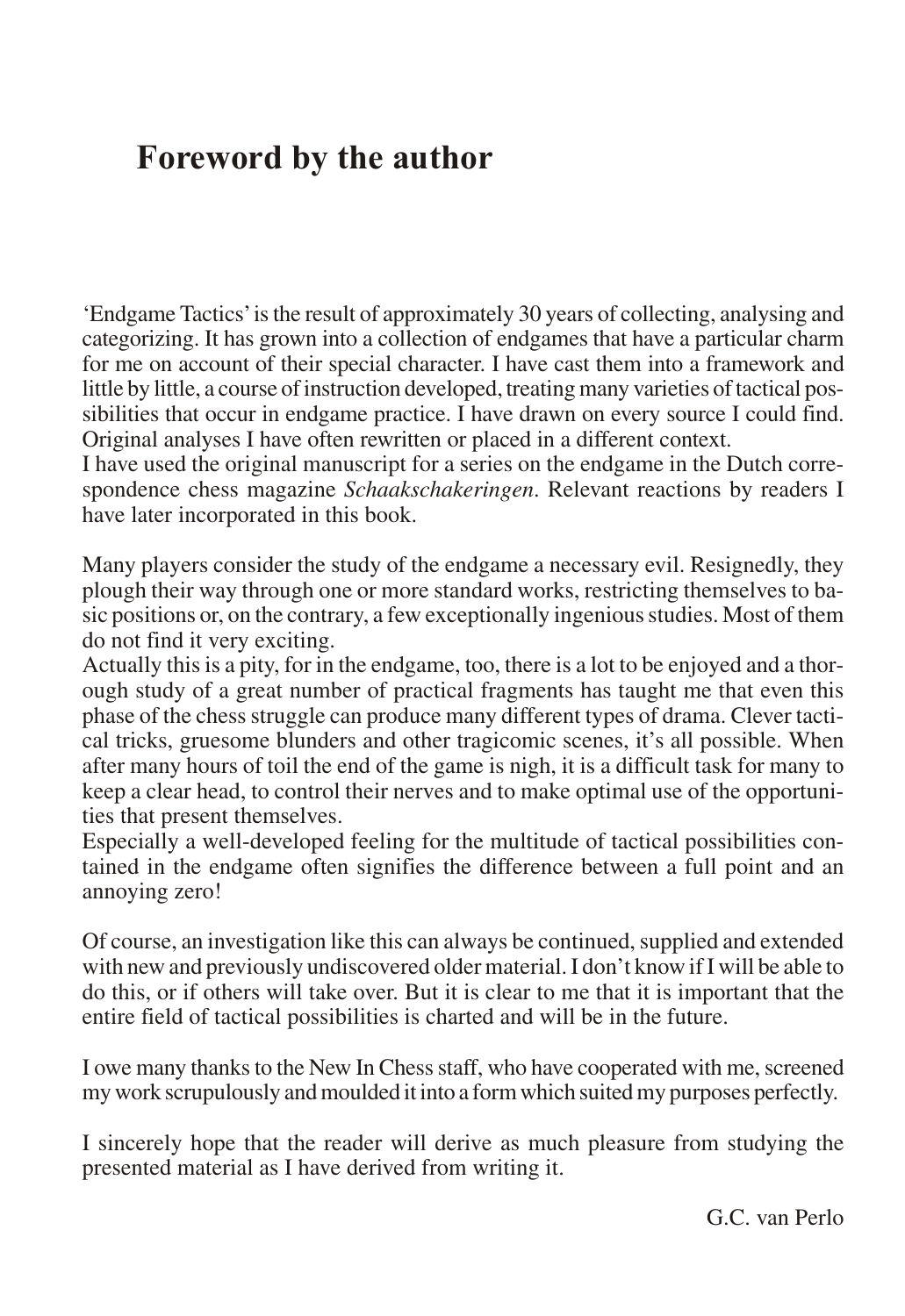### **Preface to the new, improved and expanded edition**

For this new edition of Van Perlo's Endgame Tactics we have prepared a special surprise for you: an extra part with almost 300 fresh examples!

In 1998, after Wim Andriessen had started working on the first edition of this legendary tome, Ger van Perlo sent him another 100-page manuscript which had not yet been published in Dutch. It consisted of some fantastic new material in rook endgames, organized in the same structure as Part III in Endgame Tactics, which corresponds with book lets 2 and 3 of the version that had been published in Dutch in the 1990s. The Dutch correspondence chess grandmaster and chess author suffered a stroke shortly afterwards and passed away in 2010.

At the time it was decided not to include this new part into the compilation, for various practical reasons. First we wanted to see if there was a market for this work at all. Well, as you may know, worldwide the reactions exceeded all expectations. So now that the time came for a fourth edition, six years after the third, we decided to take another plunge and add Van Perlo's 'secret book' to the manuscript, expanding it to a whopping 600-odd pages.

We could have added this material to the chapters in Part III, but decided against this as Van Perlo had written it as an independent new book in Dutch, and in order to keep the work 'pure Van Perlo' we thought it better to present it as a separate part in the back of this book. As a new feature, the Dutchman had added a series of exercises for the reader to test him self with. You'll find all this in Part V from page 465 in this edition!

Also in this new part you will find a fresh number of exciting end game struggles, brilliancies and tragic mistakes, all celebrated by Van Perlo in his contagiously humoristic style. This part has also been scrutinized by my colleague René Olthof with the help of Houdini 1.5 and the tablebases. And, infected by Van Perlo's enthusiasm, we couldn't help but make an addition here and there. For example, when I saw position 1294 (Smyslov-Flohr), I was immediately reminded of the very recent fragment Peng-Burg, played in Groningen last year.

And then of course there were still enthusiastic readers from all over the world who kept writing through the years, enriching and refining the already published material. With the help of Steve Murdoch we were able to refine the analysis of fragment 127 (Zhilin-Chernov), and both Eckhard Hoffman and David Hotham pointed out to us that in Smirin-Polovodin we had given a wrong line. Karsten Müller told us that Grünfeld may not actually have resigned in fragment 5, against Colle, and Hans Ree told us how his victory over Polugaevsky actually went (diagram 439).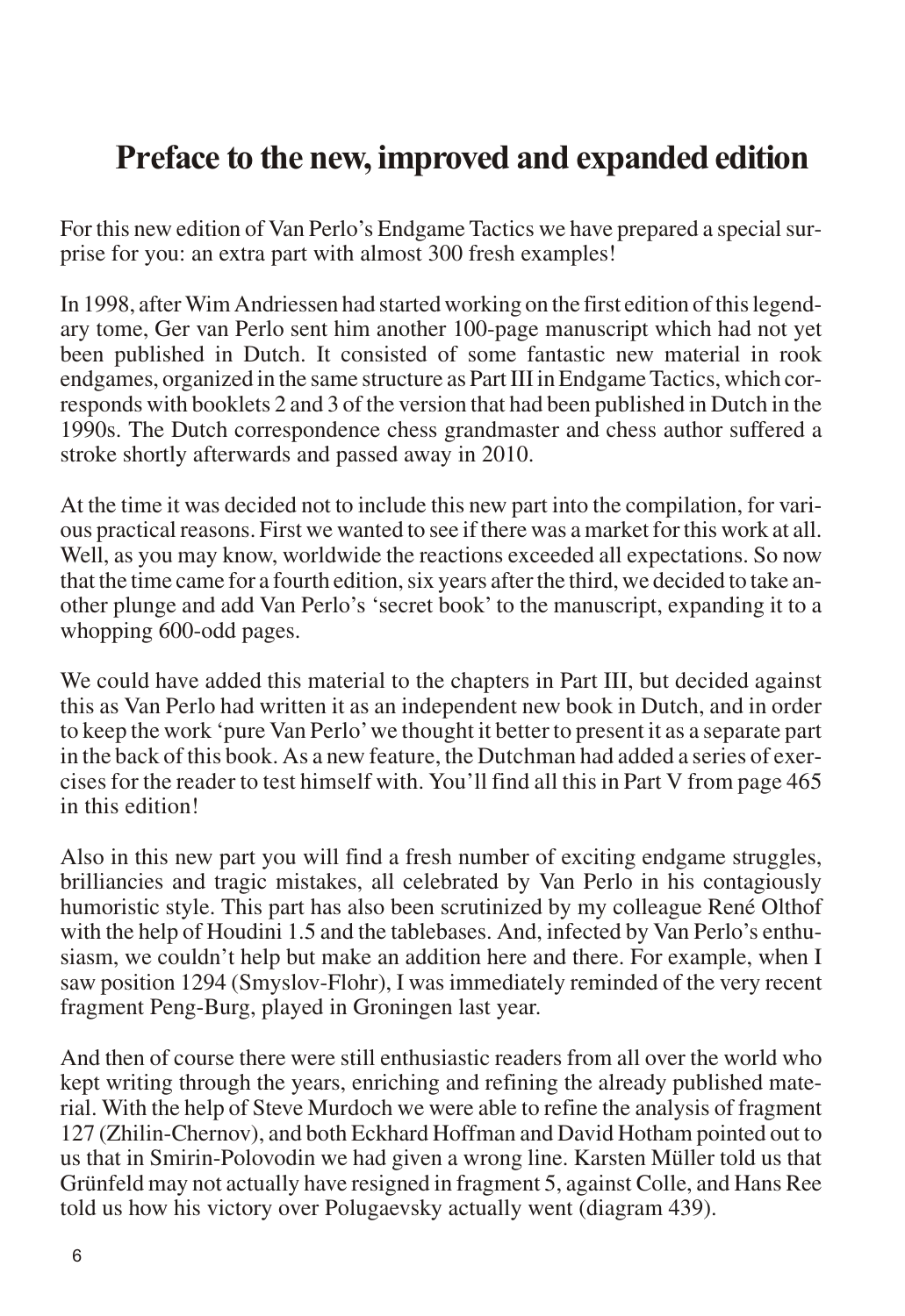And so we're getting ever closer to the truth, although, like Achilles in the race with the Tortoise in Zeno's paradox, we will never quite catch up with it!

Many thanks to all these contributors to this wonderful project, which will undoubtedly remain alive for years to come.

Peter Boel New In Chess March 2014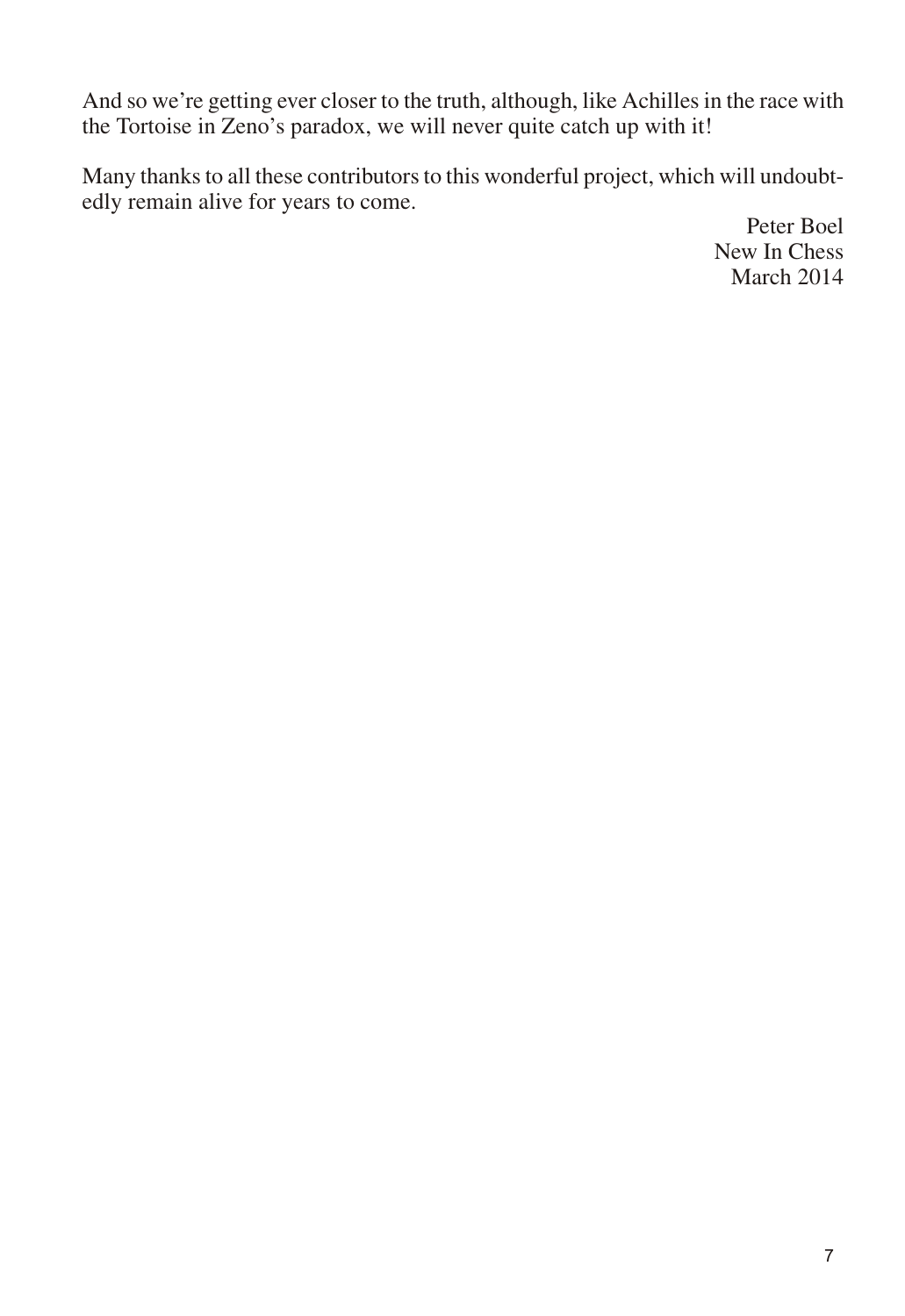## **Con tents**

<span id="page-4-0"></span>

|         | <b>Part I</b> Pawn Endgames                                                                  | 17         |
|---------|----------------------------------------------------------------------------------------------|------------|
|         | Chapter 1 More than Meets the Eye                                                            | 18         |
|         | A) Is it really all that simple?                                                             | 18         |
|         | B) Trompe l'oeil                                                                             | 20         |
|         | Chapter 2 Typical Motifs                                                                     | 23         |
|         | A) Zugzwang                                                                                  | 23         |
|         | B) Breakthrough                                                                              | 27         |
|         | C) Outside passed pawns                                                                      | 31         |
|         | D) Pawn sacrifices                                                                           | 36         |
|         | Chapter 3 Upsets                                                                             | 40         |
|         | A) Marvellous tricks                                                                         | 40         |
|         | B) A few more blunders                                                                       | 43         |
| Part II | <b>Queen Endgames</b>                                                                        | 45         |
|         | Chapter 1 Pure Queen Endgames                                                                | 46         |
|         | A) Zugzwang                                                                                  | 48         |
|         | B) The march of the passed pawn                                                              | 49         |
|         | C) Mating attacks                                                                            | 50         |
|         | D) Stalemate tricks                                                                          | 52         |
|         | E) Pawn sacrifices, liquidations and other goodies                                           | 60         |
|         | F) Some more blunders to round off                                                           | 63         |
|         | Chapter 2 Queen + Minor Piece versus Queen + Minor Piece                                     | 66         |
|         | A) Queens with Bishops of opposite colour                                                    | 67         |
|         | B) Queens with Bishops of the same colour                                                    | 70         |
|         | C) Queen + Knight versus Queen + Knight                                                      | 74         |
|         | D) Queen + Bishop versus Queen + Knight                                                      | 80         |
|         | Chapter 3 Queen + Rook versus Queen + Rook                                                   | 88         |
|         | A) Mating attacks                                                                            | 88         |
|         | B) Queen sacrifices                                                                          | 90         |
|         | C) Rook sacrifices                                                                           | 93         |
|         | D) Stalemate combinations                                                                    | 98         |
|         | E) Queen + Rook versus Queen + Rook: Miscellaneous                                           | 100        |
|         | Chapter 4 Queen Endgames: Various Types                                                      | 104        |
|         | A) Queen + Rook versus Queen + Bishop                                                        | 104        |
|         | B) Queen + Rook versus Queen + Knight                                                        | 108        |
|         | C) Queen versus Rook + Minor Piece                                                           | 110        |
|         | C1) The battle of Queen versus Rook + Bishop<br>C2) The battle of Queen versus Rook + Knight | 110<br>114 |
|         |                                                                                              |            |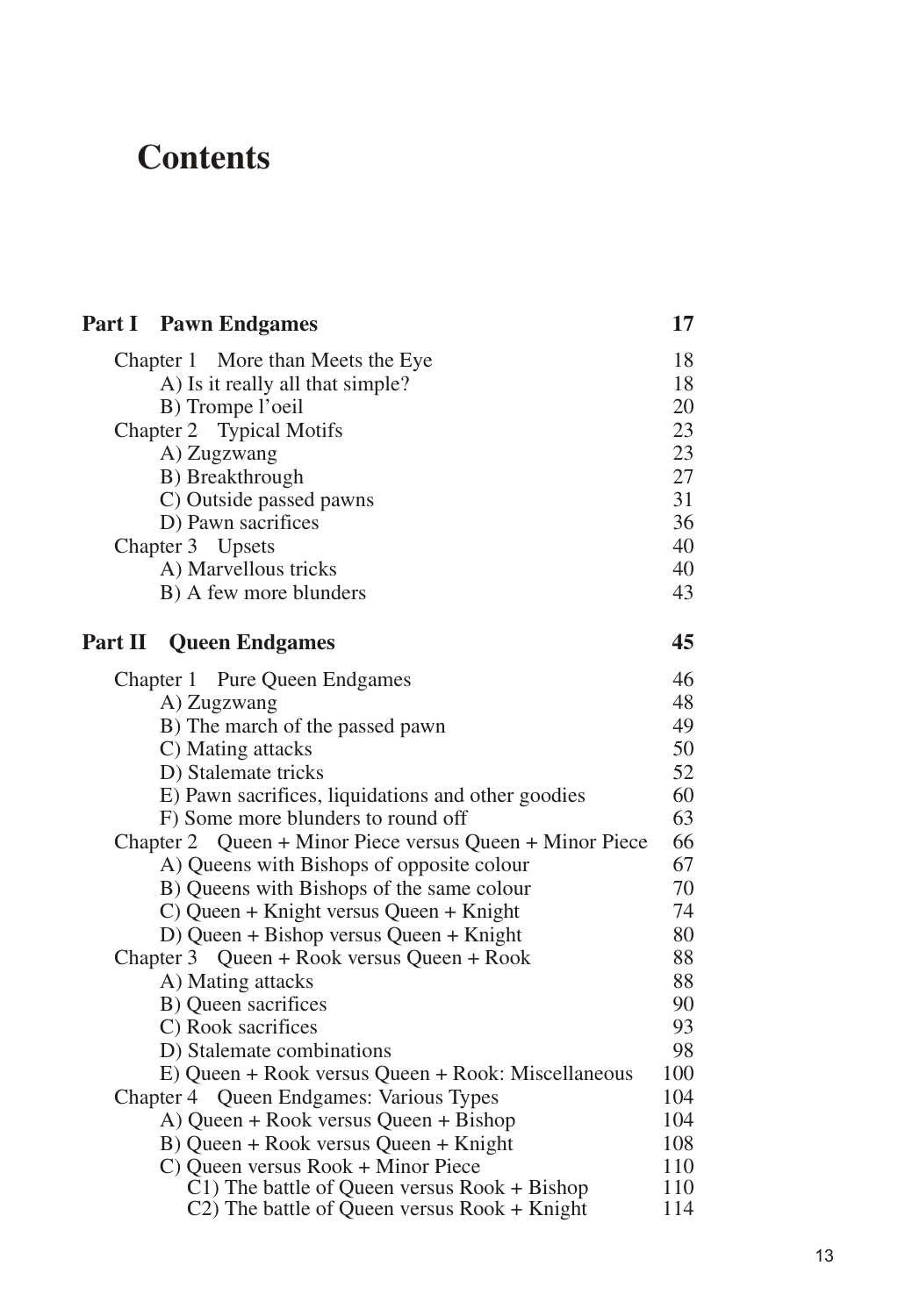<span id="page-5-0"></span>

| C3) Stalemate tricks                                                                          | 115        |
|-----------------------------------------------------------------------------------------------|------------|
| D) Queen versus Two Rooks                                                                     | 117        |
| E) Queen versus other material                                                                | 121        |
| E1) Queen versus Rook                                                                         | 121        |
| E2) Queen versus Minor Pieces/Pawns                                                           | 126        |
| E3) Queen versus Queen + Minor Piece                                                          | 129        |
| <b>Part III Rook Endgames</b>                                                                 | 133        |
| Chapter 1 Introduction                                                                        | 134        |
| Chapter 2 Pure Rook Endgames                                                                  | 136        |
| A) Disappointment, despair and discontent                                                     | 136        |
| B) Stalemate tricks                                                                           | 138        |
| C) Rook Endgames with equal number of Pawns                                                   | 152        |
| C1) Rook + Pawn versus Rook + Pawn                                                            | 152        |
| $C2$ ) Rook + 2 Pawns versus Rook + 2 Pawns                                                   | 154        |
| $C3$ ) Rook + 3 Pawns versus Rook + 3 Pawns                                                   | 157        |
| $C4$ ) Rook + 4 Pawns versus Rook + 4 Pawns                                                   | 159<br>163 |
| $C5$ ) Rook + 5/6/7 Pawns versus Rook + 5/6/7 Pawns                                           | 168        |
| Chapter 3 Pure Rook Endgames with Extra Pawn(s)<br>A) $Root + 2$ Pawns versus $Root + 1$ Pawn | 168        |
| B) Rook + 3 Pawns versus Rook + 2 Pawns                                                       | 178        |
| C) Rook $+4$ Pawns versus Rook $+3$ Pawns                                                     | 186        |
| D) Rook $+5$ or 6 Pawns versus Rook $+4$ or 5 Pawns                                           | 193        |
| E) Two or more Extra Pawns                                                                    | 198        |
| Chapter 4 Rook + Minor Piece versus Rook + Minor Piece                                        | 203        |
| A) Rooks with Bishops of the same colour                                                      | 204        |
| B) Rooks with Bishops of opposite colour                                                      | 219        |
| $C)$ Rook + Knight versus Rook + Knight                                                       | 231        |
| $D)$ Rook + Bishop versus Rook + Knight                                                       | 243        |
| Chapter 5 The Exchange – Rook versus Minor Piece                                              | 264        |
| A) Rook versus Bishop                                                                         | 264        |
| A1) The Rook side dominates                                                                   | 265        |
| A2) The Bishop side dominates                                                                 | 269        |
| A3) Balanced positions                                                                        | 272        |
| B) Rook versus Knight                                                                         | 275        |
| B1) The Rook side dominates                                                                   | 275        |
| B2) The Knight side dominates                                                                 | 278        |
| B3) Balanced positions                                                                        | 280        |
| C) Two Rooks versus Rook + Bishop<br>C1) The Two Rooks are stronger                           | 283<br>283 |
| C <sub>2</sub> ) Bishop and Rook in the attack                                                | 285        |
| C3) Balanced positions                                                                        | 289        |
| D) Two Rooks versus Rook + Knight                                                             | 291        |
| E) Rook and Minor Piece versus Two Minor Pieces                                               | 294        |
| Other Endgames of Rooks with Minor Pieces<br>Chapter 6                                        | 299        |
| A) Rook versus Bishop pair                                                                    | 299        |
| B) Rook versus Two Knights                                                                    | 302        |
| C) Rook versus Bishop and Knight                                                              | 303        |
| D) Rook + Bishop versus Rook                                                                  | 308        |
| E) Rook + Knight versus Rook                                                                  | 314        |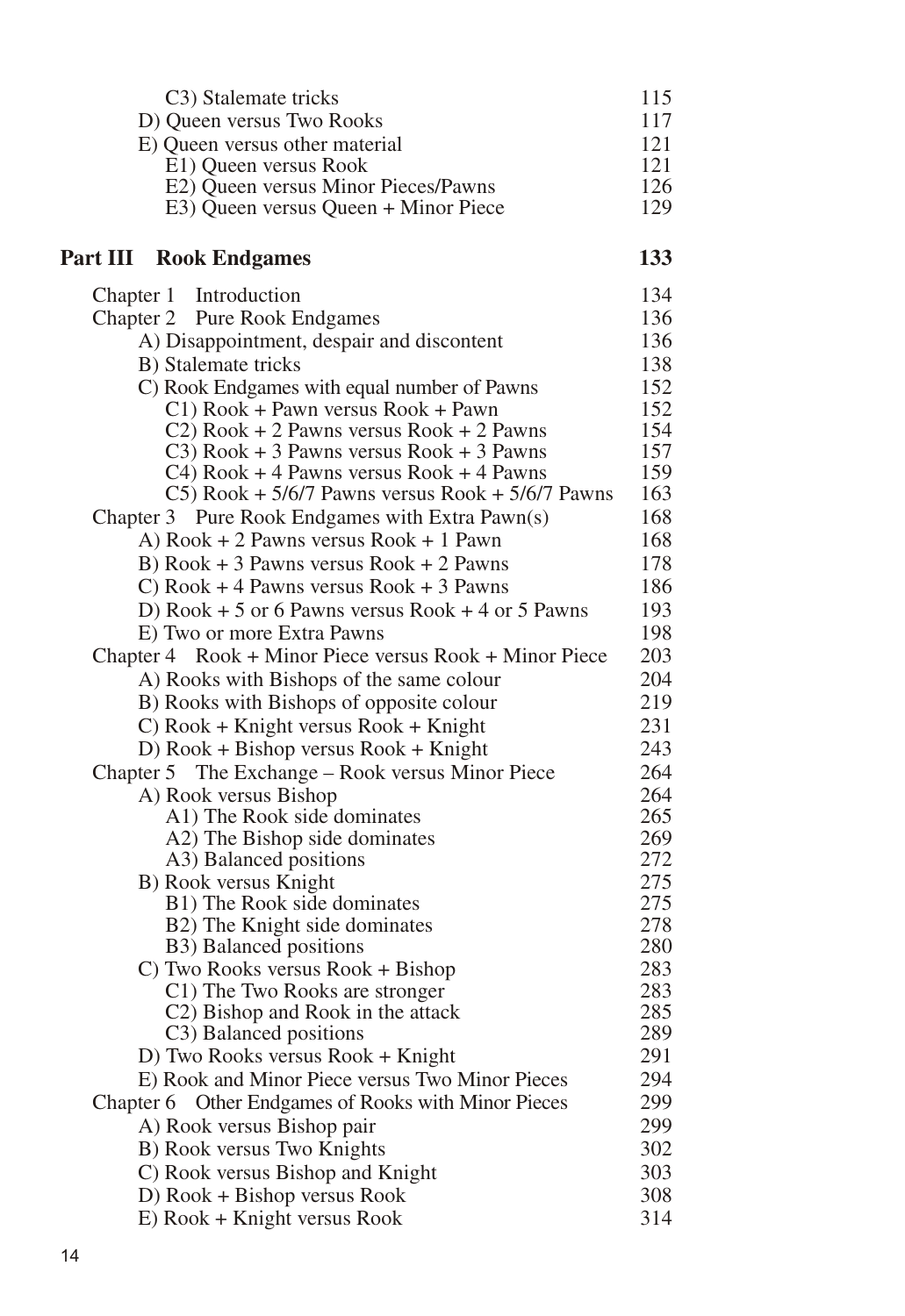<span id="page-6-0"></span>

| F) Bizarre curiosities                                   | 318        |
|----------------------------------------------------------|------------|
| Chapter 7 Endgames with 4 (or 3) Rooks                   | 319        |
| A) Rampant Rooks                                         | 319        |
| B) Mating attacks                                        | 325        |
| C) Other tricks                                          | 330        |
| Chapter 8 Rook versus Pawn(s)                            | 337        |
| A) Rook versus 1 Pawn                                    | 337        |
| B) Rook versus 2 Pawns                                   | 340        |
| C) Rook versus 3 or more Pawns                           | 345        |
| D) Rook with Pawn(s) versus Pawns                        | 347        |
| <b>Part IV Minor Piece Endgames</b>                      | 355        |
| Chapter 1 Pure Bishop Endgames                           | 356        |
| A) Bishops of the same colour                            | 356        |
| B) Bishops of opposite colour                            | 373        |
| Chapter 2 Pure Knight Endgames                           | 386        |
| Chapter 3 Bishop versus Knight                           | 404        |
| A) The Bishop side dominates                             | 406        |
| B) The Knight side dominates                             | 416        |
| Chapter 4 Endgames with More Minor Pieces                | 430        |
| A) The possession of the Bishop pair                     | 430        |
| B) The possession of Two Knights                         | 436        |
| C) Knight + Bishop versus Knight + Bishop                | 439        |
| D) Various Endgames with Minor Pieces                    | 443        |
| Chapter 5 Minor Piece(s) versus Pawn(s)                  | 445        |
| A) Bishop versus Pawns                                   | 445        |
| A1) The Pawns set the tone                               | 445        |
| A2) The Bishop dominates<br>A3) The position is balanced | 448<br>450 |
| A4) Stalemate tricks                                     | 451        |
| B) Knight versus Pawns                                   | 454        |
| B1) The Pawns set the tone                               | 454        |
| B2) The Knight dominates                                 | 456        |
| B3) The position is balanced                             | 460        |
| B4) Stalemate tricks                                     | 461        |
| C) More Pieces against Pawns                             | 462        |
| <b>Part V</b> More Rook Endgames                         | 465        |
| Introduction<br>Chapter 1                                | 466        |
| Chapter 2 Pure Rook Endgames                             | 468        |
| A) Disappointment, despair and discontent                | 468        |
| B) Stalemate tricks                                      | 472        |
| C) Rook Endgames with equal number of Pawns              | 477        |
| C1) Rook + Pawn versus Rook + Pawn                       | 477        |
| $C2$ ) Rook + 2 Pawns versus Rook + 2 Pawns              | 478        |
| $C3$ ) Rook + 3 Pawns versus Rook + 3 Pawns              | 479        |
| $C4)$ Rook + 4 Pawns versus Rook + 4 Pawns               | 481        |
| C5) Rook + $5/6/7$ Pawns versus Rook + $5/6/7$ Pawns     | 482        |
| Solutions to the Exercises                               | 484        |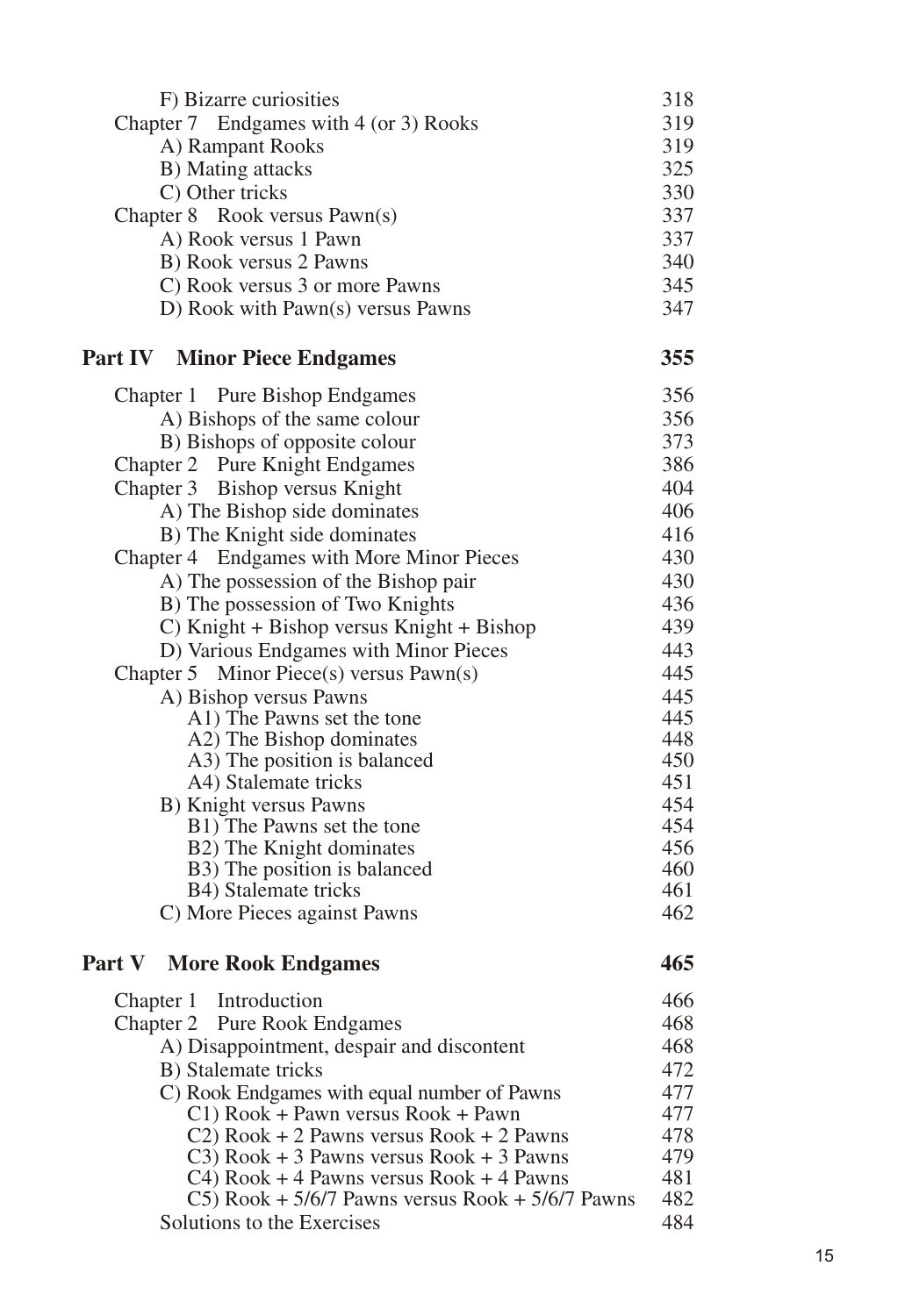<span id="page-7-0"></span>

| Chapter 3 Pure Rook Endgames with Extra Pawn(s)        | 488        |  |
|--------------------------------------------------------|------------|--|
| A) $Root + 2$ Pawns versus $Root + 1$ Pawn             | 488        |  |
| B) Rook + 3 Pawns versus Rook + 2 Pawns                |            |  |
| C) Rook $+4$ Pawns versus Rook $+3$ Pawns              |            |  |
| D) Rook + $5/6/7$ Pawns versus Rook + $4/5/6$ Pawns    |            |  |
| E) Two or more Extra Pawns                             | 495        |  |
| F) Analogies with Pure Rook Endgame studies            | 497        |  |
| Solutions to the Exercises                             | 499        |  |
| Chapter 4 Rook + Minor Piece versus Rook + Minor Piece |            |  |
| A) Rooks with Bishops of the same colour               | 503        |  |
| B) Rooks with Bishops of opposite colour               | 507        |  |
| $C)$ Rook + Knight versus Rook + Knight                | 513        |  |
| $D)$ Rook + Bishop versus Rook + Knight                | 517        |  |
| D1) Positions where the bishop dominates               | 517        |  |
| D2) Positions where the knight dominates               | 527        |  |
| Solutions to the Exercises                             | 536<br>544 |  |
| Chapter 5 The Exchange – Rook versus Minor Piece       |            |  |
| A) Rook versus Bishop                                  | 544        |  |
| B) Rook versus Knight                                  | 548        |  |
| C) Two Rooks versus Rook + Bishop                      | 551        |  |
| D) Two Rooks versus Rook + Knight                      | 555        |  |
| E) Rook and Minor Piece versus Two Minor Pieces        | 555        |  |
| Solutions to the Exercises                             | 558        |  |
| Chapter 6 Other Endgames of Rooks with Minor Pieces    | 562        |  |
| A) Rook versus Two Minor Pieces                        | 562        |  |
| B) Rook + Minor Piece versus Rook                      | 565        |  |
| C) Bizarre curiosities                                 | 571        |  |
| Solutions to the Exercises                             | 572        |  |
| Chapter 7 Endgames with 4 (or 3) Rooks                 | 574        |  |
| Solutions to the Exercises                             | 586        |  |
| Chapter 8 Rook versus Pawn(s)                          | 588        |  |
| Solutions to the Exercises                             | 591        |  |
| Index of Names                                         | 592<br>605 |  |
| Glossary of Terms                                      |            |  |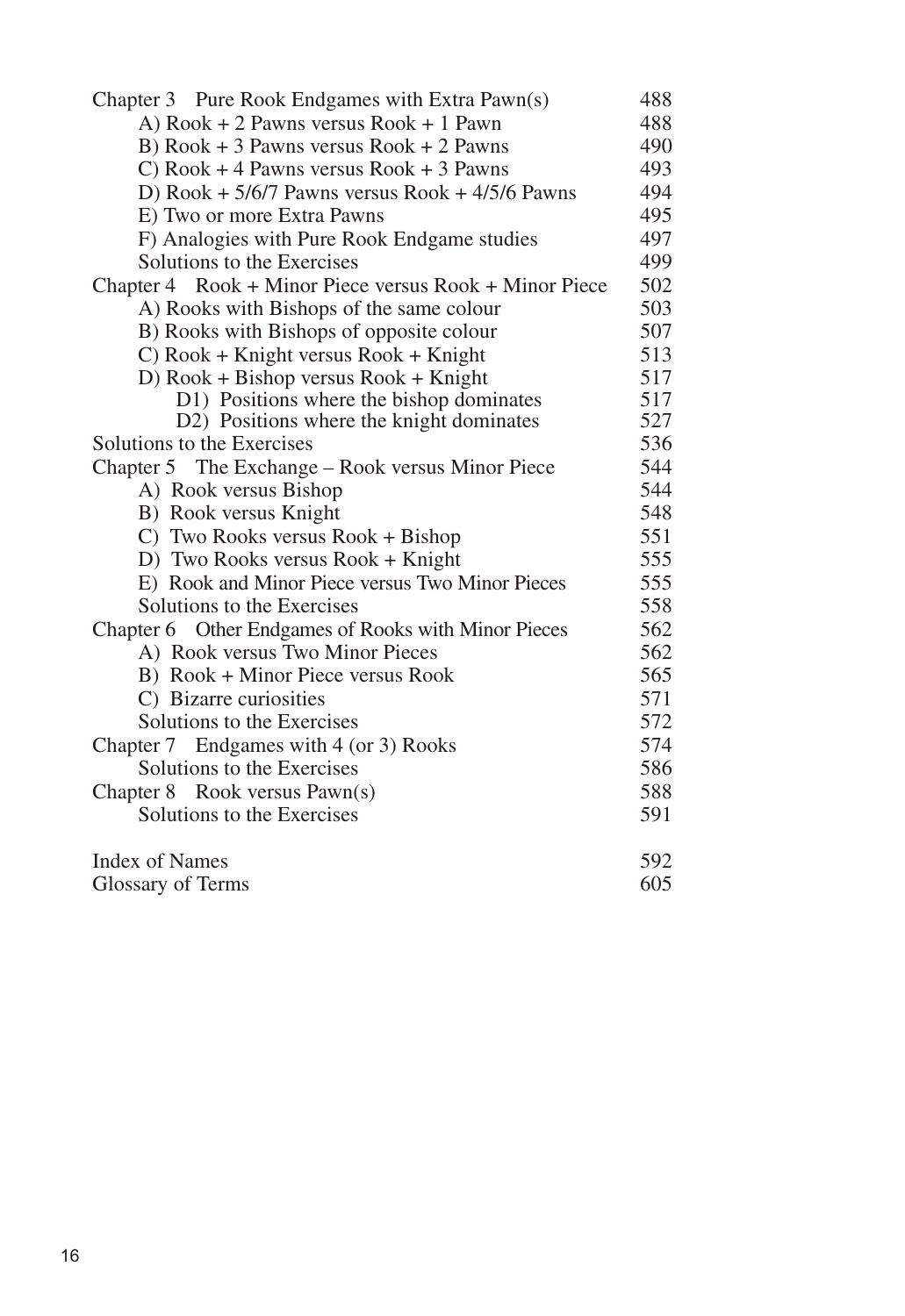### <span id="page-8-0"></span>C) Queen + Knight versus Queen + Knight

After playing around with the niceties that we may come across in endgames with queens and bishops, we move on to a highly fanciful subject, a type of endgame of which some are scared to death. We start with a trick that we may justifiably call the dream of every chess player. In certain positions the queen can be sacrificed with a terrific blow, to be regained by a knight fork, with a transfer to a winning endgame or a rescue from a hairy predicament, or simply with the infliction of severe psychological injury upon the enemy!

Our first example is Ljubojevic-Karpov, Linares 1991. White served the organizers of this tournament  $-$  always keen on a spectacle  $$ quite well:

### 1.2f6+ gh6?

There is no lethal discovered check after  $1...\hat{g}_2$ .

### 2. We3+!

There it is. Black lands in a lost endgame, as soon becomes clear.

2... sxe3 3. 2g4+ \$g5 4. 2xe3 \$f4

and now, very sadistically,

### $5.a4!$

and White won with his unstoppable a-pawn.

Diagram 130 stems from Maroczy-Rubinstein, Prague 1908. At first sight things do not look good for White, as 1. Wxb6? fails miserably to 1... $\triangle$ f4+. But Maroczy, who knew a thing or two about the game, thought of something better – you probably see it already.

### 1.g5+! fxg5 2. Wxh7+!

and Black resigned. The resulting knight endgame offers him no chance at all.



This position is from Timman-Kosashvili, Curaçao 2002. After a move like 1... \$f8 there is not much going on. However, the second player, though certainly tactically gifted, produced the unbelievable

### 1…ൠα6?

We jump up enthusiastically with Timman and unleash

### 2. wxq7+! \$xq7 3. 2xh5+ \$f7 4. 2xf4

Probably too upset to resign immediately, Kosashvili played on for a few more moves, deprived of his leading position in the tournament and also of another illusion.



Å

 $\beta$ 

Å

 $\Box$ 

130

129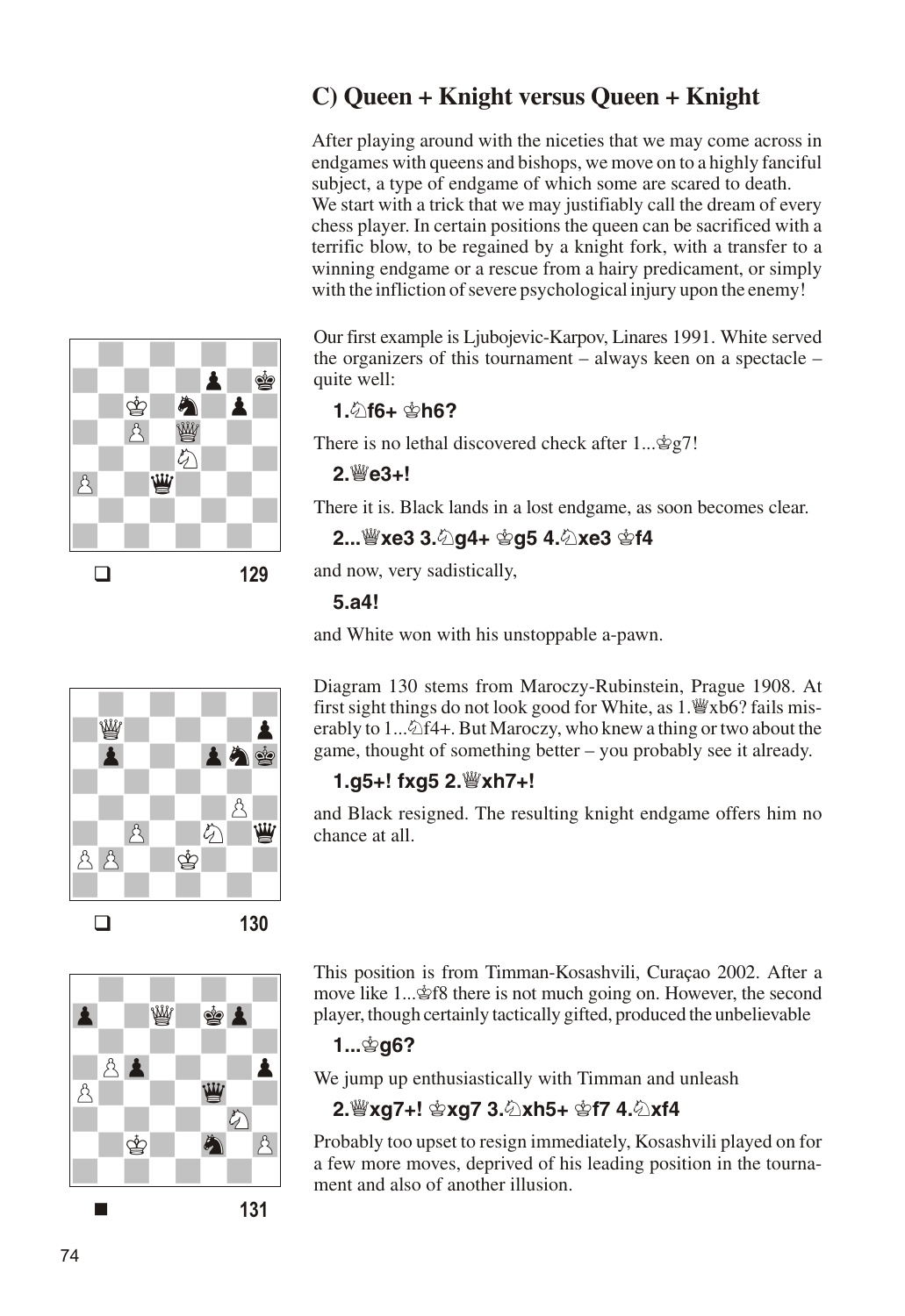### <span id="page-9-0"></span>**Chapter 3**

# Pure Rook Endgames with Extra Pawn(s)

We will now examine rook endgames in which one side has one or several extra pawns and investigate how much this increases the tactical possibilities. In the previous chapter, we have already paid attention to the 'simple' rook plus one or several pawns versus bare rook and that is why we now start with:



### A) Rook + 2 Pawns versus Rook + 1 Pawn

As an intro, a cunning trap set by White in the game Rozenfeld-Nei, Estonia 1955.

1 ปีล1

Nei fell for it:

### 1... Internal

He should not have done that, as with a little more patience he would have won quickly, by playing first 1... \$g3 and only then 2... Exh4, for instance 1... g3 2. Eh1 Exh4 3. Eg1+ gf3 4. Exg7 置e4+5. f5 置f4+6. ge5 h4.

#### 367

### 2. a2+! 含g3 3. la3+ 含g4

and here it comes – watch out:

#### 4. la7!

with the nasty point that 4...g6 or 4...g5 is met by 5.\$f6!.

There followed

4... \$f3 5. $\Xi$ a3+! \$q4 6. $\Xi$ a7  $\Xi$ h1 7. Lxg7+

4. a7!

and Black settled for the draw.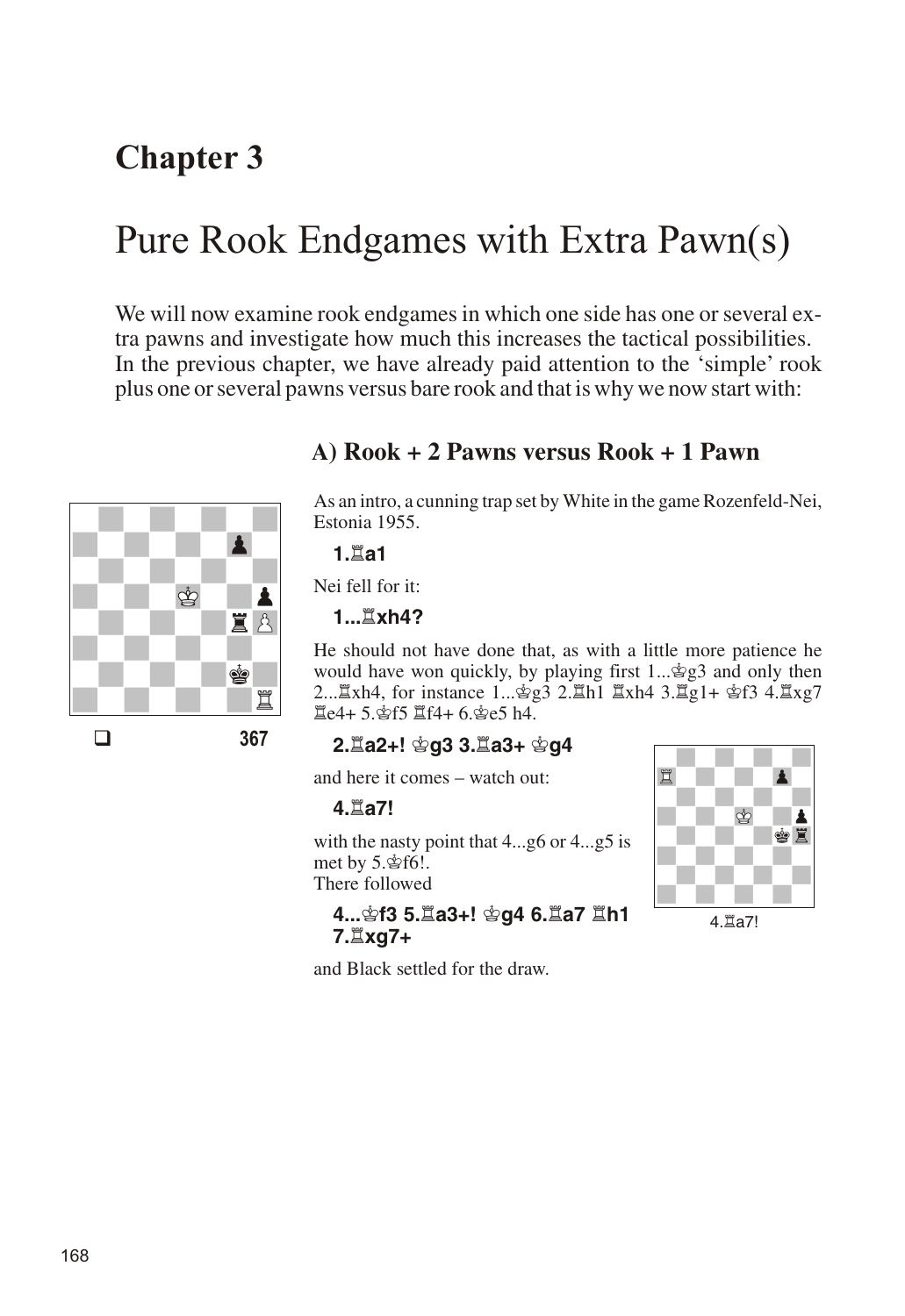### <span id="page-10-0"></span>**Chap ter 5**

# The Exchange – Rook versus Minor Piece

One of the most interesting elements of the chess game is the exchange sacrifice in the middlegame. In the endgame, too, things get no less lively if one side has an exchange less, whether or not compensated for by pawns or other sorts of counterchances.

As these counterchances are often based on tactical elements, it will be clear that there is a lot of material for us in this area!

To retain some consistency in my arguments, it seems advisable to make a clear division of the material. It seems feasible to do so as follows:

- A) Rook versus Bishop
- B) Rook versus Knight
- C) Two Rooks versus Rook plus Bishop
- D) Two Rooks versus Rook plus Knight
- E) Rook + Minor Piece versus two Minor Pieces

### A) Rook versus Bishop

I must prepare you for the fact that we are not at all dealing with simple material here. There are preciously few general rules that can be formulated. Sometimes the exchange is more than compensated for by one pawn, sometimes not even two or three pawns are sufficient compensation.

And in the case of strongly reduced material, for instance in endgames of rook  $+1$  pawn versus bishop  $+1$  pawn, the win can be quite difficult, as was shown, for instance, in the famous endgame Timman-Velimirovic, Rio de Janeiro 1979, which, by the way, lies out side the scope of this book. For this end game we must refer you to the oretical works, where it has been discussed exhaustively.

It is possible to claim in general that the outcome of this type of endgame is mainly determined by many combinations of details in the position and out of those many details, we will select the tactical aspects to examine in the following. Here also, for the sake of clarity and transparency, it seems desirable to make a further division. We have chosen:

A1) Positions where the rook side dominates;

A2) Positions where the bishop side dominates;

A3) Balanced positions.

With the help of the above, we hope to develop some feeling as to how positions should be assessed in which one side or the other has tactical chances, and to increase our tactical skills in practice.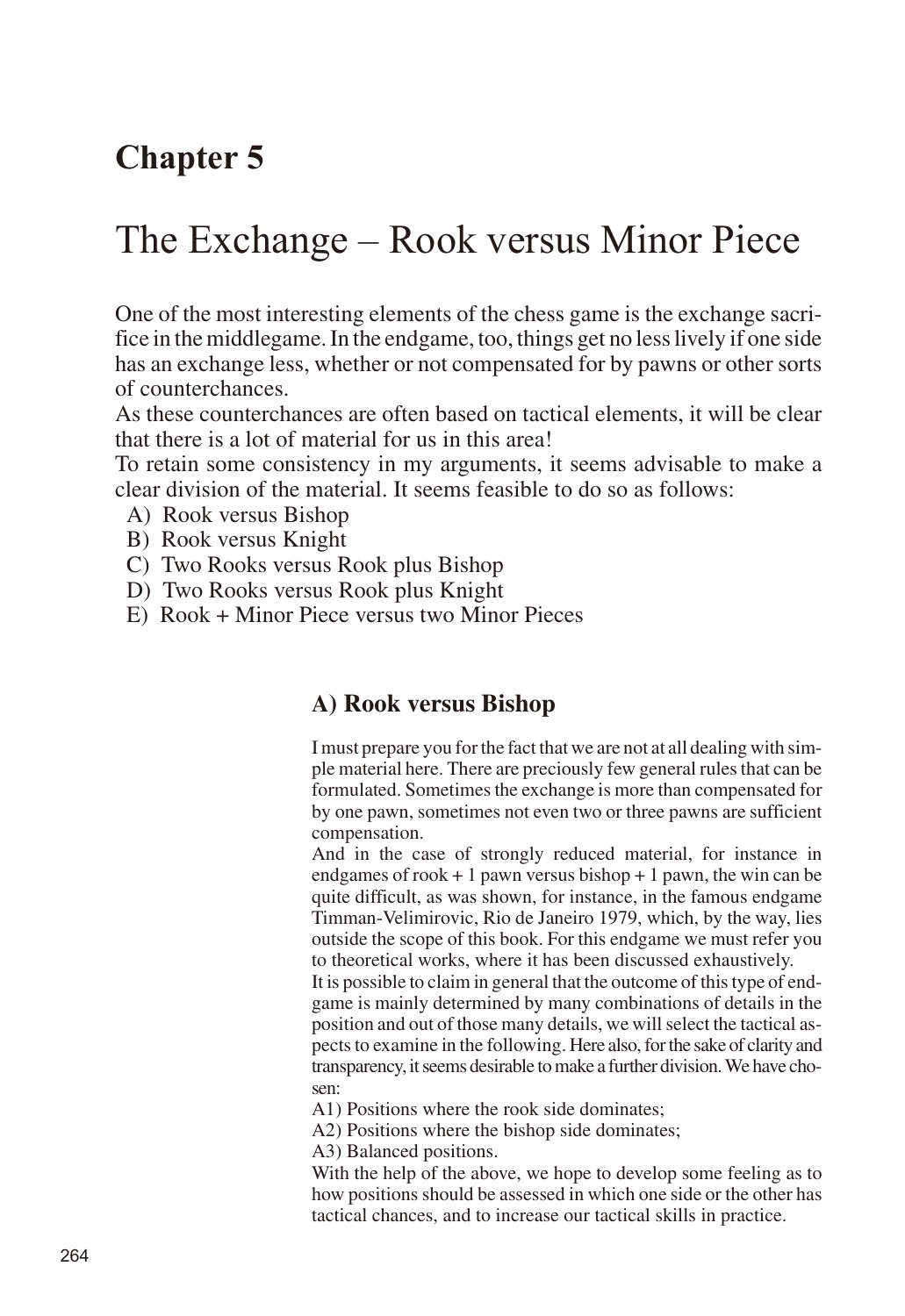### A1) The Rook side dominates

Firstly, we will discuss a few examples where the rook side has an extra pawn, but with reduced material.

The first of this small series is Larsen-Miles, Portoroz 1979. You should study this position well, as White has a sinister little joke at his disposal that is worth keeping in mind. Do you see it?

#### $1.a7!$

and there was nothing left for Miles but to resign, as 1... 2xa7 is obviously met by  $2.\&c8$  and the bishop is lost.



614

<span id="page-11-0"></span> $\mathbf{\Phi}$ 

八些

Ë

 $\Box$ 

Å

There was another complete surprise for the white player in Baratz-Tartakower, Paris 1933:

#### $1...q2!$

in order to answer 2. $\angle xg2$  with 2... $\angle g3$  (3. $\angle f1$   $\angle a1$ ). White did not give up all hope yet and tried to elude his fate, but in vain.

### 2. h2 耳f2! 3. @ d7+

Or 3. b7 g1 |4. \$xg1 \$g3.

#### $3 \dots \&h44 \oplus h3$

and now it is possible:

### 4...q1營+! 5. \$xq1 \$q3



White resigned.



From the classics, we can learn a different possibility to convert surplus material. We move back in time towards a game Bird-Janowski, played in Hastings 1895, though not in the famous tournament.

#### $1...$  $\overline{1}$ d2!

Coming straight to the point: a favourable liquidation by returning the exchange.

### $2.q4$

2. $\mathcal{L}$  xf5 is also met by 2... $\mathbb{Z}$ xd4 and if White tries to avoid this by 2. $\angle$  e3, then 2... $\angle$  d3 leaves him without any chance.

### 2... IIxd4 3.cxd4 e3!

Pay attention! Not 3...fxg4 4. $\frac{3}{2}$ xg4 and White escapes.

### 4. gxe3 fxg4 5. gf4 h5 6.d5+ gxb6 7. ge5 gc7

White resigned.